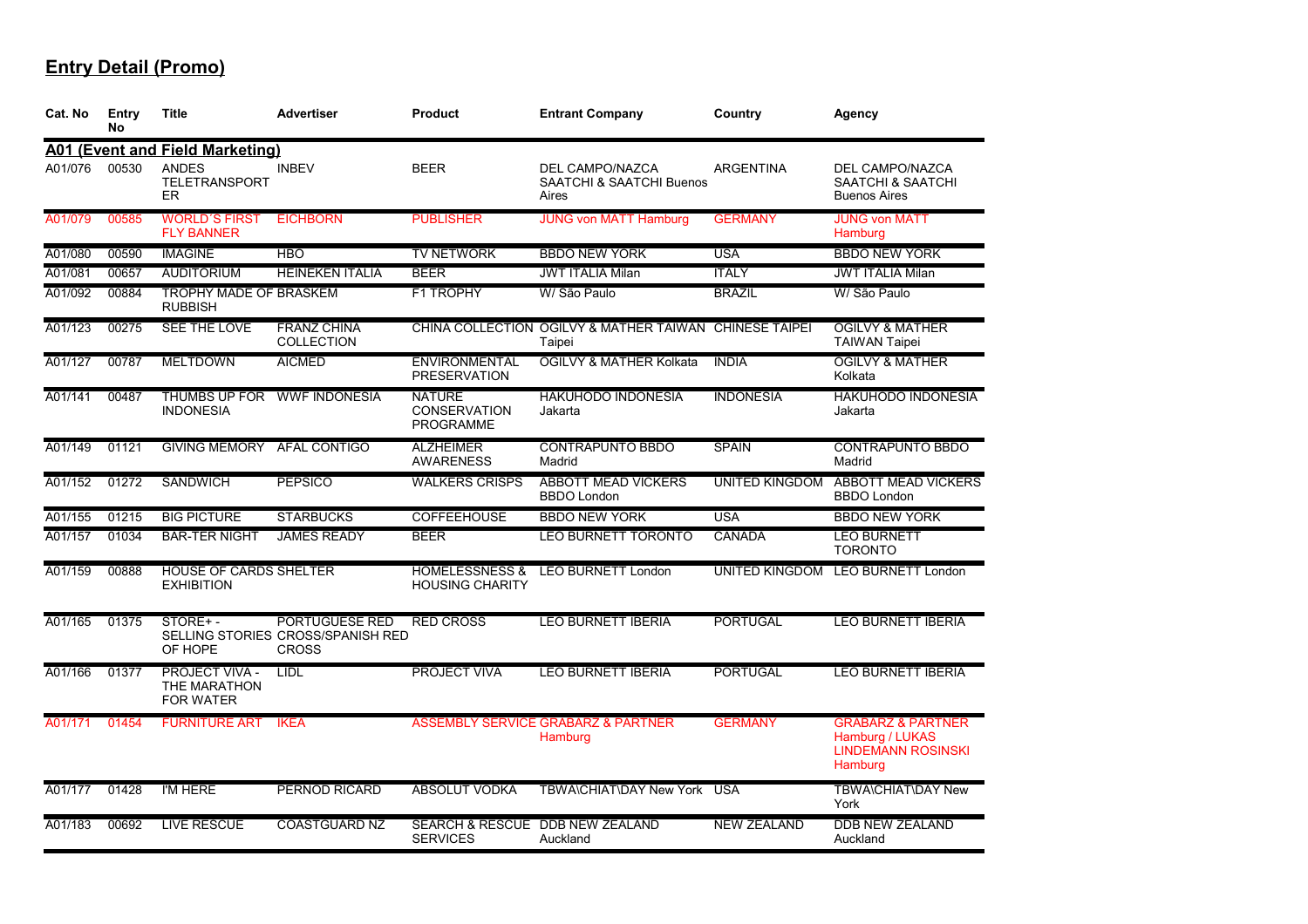| A01/201 | 01460 | <b>CONCERT FOR</b><br>THE PEOPLE                             | <b>PHILHARMONIC</b><br><b>ORCHESTRA OF</b><br><b>HAMBURG</b> | <b>ORCHESTRA</b>                                                      | <b>JUNG von MATT Hamburg</b>                                       | <b>GERMANY</b>                   | <b>JUNG von MATT</b><br>Hamburg                                    |
|---------|-------|--------------------------------------------------------------|--------------------------------------------------------------|-----------------------------------------------------------------------|--------------------------------------------------------------------|----------------------------------|--------------------------------------------------------------------|
| A02/027 | 00384 | A02 (Ambient Promotion: Small Scale)<br><b>BEACH BLASTER</b> | <b>SCHWEPPES</b>                                             |                                                                       | COTTEE'S CORDIAL GEORGE PATTERSON Y&R AUSTRALIA                    |                                  | <b>GEORGE PATTERSON</b>                                            |
|         |       |                                                              | <b>AUSTRALIA</b>                                             |                                                                       | Melbourne                                                          |                                  | Y&R Melbourne                                                      |
| A02/036 | 00541 | <b>SUPREME</b><br><b>SECURITY</b>                            |                                                              | SUPREME SECURITY PRIVATE SECURITY ADVICO Y&R Zürich<br><b>COMPANY</b> |                                                                    | <b>SWITZERLAND</b>               | <b>ADVICO Y&amp;R Zürich</b>                                       |
| A02/038 | 00062 | <b>SMASH</b>                                                 | <b>K'S JAPAN</b>                                             | <b>GUITAR COMPANY</b>                                                 | <b>HAKUHODO KETTLE Tokyo</b>                                       | <b>JAPAN</b>                     | <b>HAKUHODO KETTLE</b><br>Tokyo                                    |
| A02/040 | 00216 | <b>SUPPORT SCENT</b>                                         | <b>GUIDE DOGS</b><br><b>AUSTRALIA</b>                        | <b>BLIND</b>                                                          | SUPPORT FOR THE CLEMENGER BBDO<br><b>MELBOURNE</b>                 | <b>AUSTRALIA</b>                 | <b>CLEMENGER BBDO</b><br><b>MELBOURNE</b>                          |
| A02/041 | 00658 | <b>BEER GLOSS</b>                                            | <b>HEINEKEN ITALIA</b>                                       | <b>BEER</b>                                                           | <b>JWT ITALIA Milan</b>                                            | <b>ITALY</b>                     | <b>JWT ITALIA Milan</b>                                            |
| A02/046 | 00732 | THE WORLD'S<br><b>SMALLEST</b><br><b>BALLOON</b>             | <b>REED MESSE WIEN</b>                                       | <b>MODEL MAKERS</b><br><b>FAIR</b>                                    | <b>OGILVY &amp; MATHER Vienna</b>                                  | <b>AUSTRIA</b>                   | <b>OGILVY &amp; MATHER</b><br>Vienna                               |
| A02/049 | 01142 | <b>BUS TICKET</b>                                            | <b>ELMEX</b>                                                 | <b>TOOTHPASTE</b>                                                     | <b>SHALMOR AVNON</b><br>AMICHAY/Y&R INTERACTIVE<br><b>TEL AVIV</b> | <b>ISRAEL</b>                    | <b>SHALMOR AVNON</b><br>AMICHAY/Y&R<br><b>INTERACTIVE TEL AVIV</b> |
| A02/070 | 01140 | <b>FOREST FIRES</b>                                          | <b>WWF</b>                                                   | WWF                                                                   | <b>OGILVY &amp; MATHER</b><br><b>COLOMBIA Bogotá</b>               | <b>COLOMBIA</b>                  | <b>OGILVY &amp; MATHER</b><br><b>COLOMBIA Bogotá</b>               |
| A02/078 | 01300 | \$73.000 BAR TAB                                             | <b>BAR</b><br>AURORA/BOTECO<br><b>FERRAZ</b>                 | <b>BAR CHAIN</b>                                                      | OGILVY BRASIL São Paulo                                            | <b>BRAZIL</b>                    | OGILVY BRASIL São<br>Paulo                                         |
|         |       | A03 (Ambient Promotion: Large Scale)                         |                                                              |                                                                       |                                                                    |                                  |                                                                    |
| A03/002 | 00018 | <b>LAMP POST</b>                                             | McDONALD'S                                                   | <b>FREE COFFEE</b><br><b>PROMOTION</b>                                | <b>COSSETTE WEST Vancouver CANADA</b>                              |                                  | <b>COSSETTE WEST</b><br>Vancouver                                  |
| A03/022 | 00591 | <b>CUBE FILM</b><br><b>INSTALLATION</b>                      | <b>HBO</b>                                                   | <b>TV NETWORK</b>                                                     | <b>BBDO NEW YORK</b>                                               | <b>USA</b>                       | <b>BBDO NEW YORK</b>                                               |
| A03/026 | 00729 | <b>MINI CHRISTMAS</b><br><b>BOX</b>                          | <b>BMW GROUP</b><br><b>NETHERLANDS</b>                       | <b>MINI</b>                                                           | <b>UBACHSWISBRUN/JWT</b><br>Amsterdam                              | <b>THE</b><br><b>NETHERLANDS</b> | UBACHSWISBRUN/JWT<br>Amsterdam                                     |
| A03/027 | 00761 | <b>WORLD'S</b><br><b>BIGGEST</b><br><b>SIGNPOST</b>          | <b>NOKIA</b>                                                 | <b>NAVIGATION</b><br><b>SERVICES</b>                                  | <b>FARFAR Stockholm</b>                                            | <b>SWEDEN</b>                    | <b>FARFAR Stockholm</b>                                            |
| A03/028 | 00832 | <b>TWO WINDOWS</b>                                           | <b>STOP THE TRAFFIK</b>                                      | <b>CHARITABLE</b><br><b>ORGANISATION</b>                              | <b>OGILVY AMSTERDAM</b>                                            | <b>THE</b><br><b>NETHERLANDS</b> | <b>OGILVY AMSTERDAM</b>                                            |
| A03/037 | 00886 | AMBULANCE/BOA MEXICAN RED<br><b>T/HELICOPTER</b>             | <b>CROSS</b>                                                 | <b>ANNUAL</b><br><b>FUNDRAISING</b><br><b>DRIVE</b>                   | <b>JWT MEXICO</b>                                                  | <b>MEXICO</b>                    | <b>JWT MEXICO</b>                                                  |
| A03/038 | 00846 | TAKE A LEASH,<br><b>GIVE A LIFE</b>                          | <b>SPCA</b>                                                  | <b>ANIMAL CHARITY</b>                                                 | Y&R MALAYSIA Kuala Lumpur MALAYSIA                                 |                                  | Y&R MALAYSIA Kuala<br>Lumpur                                       |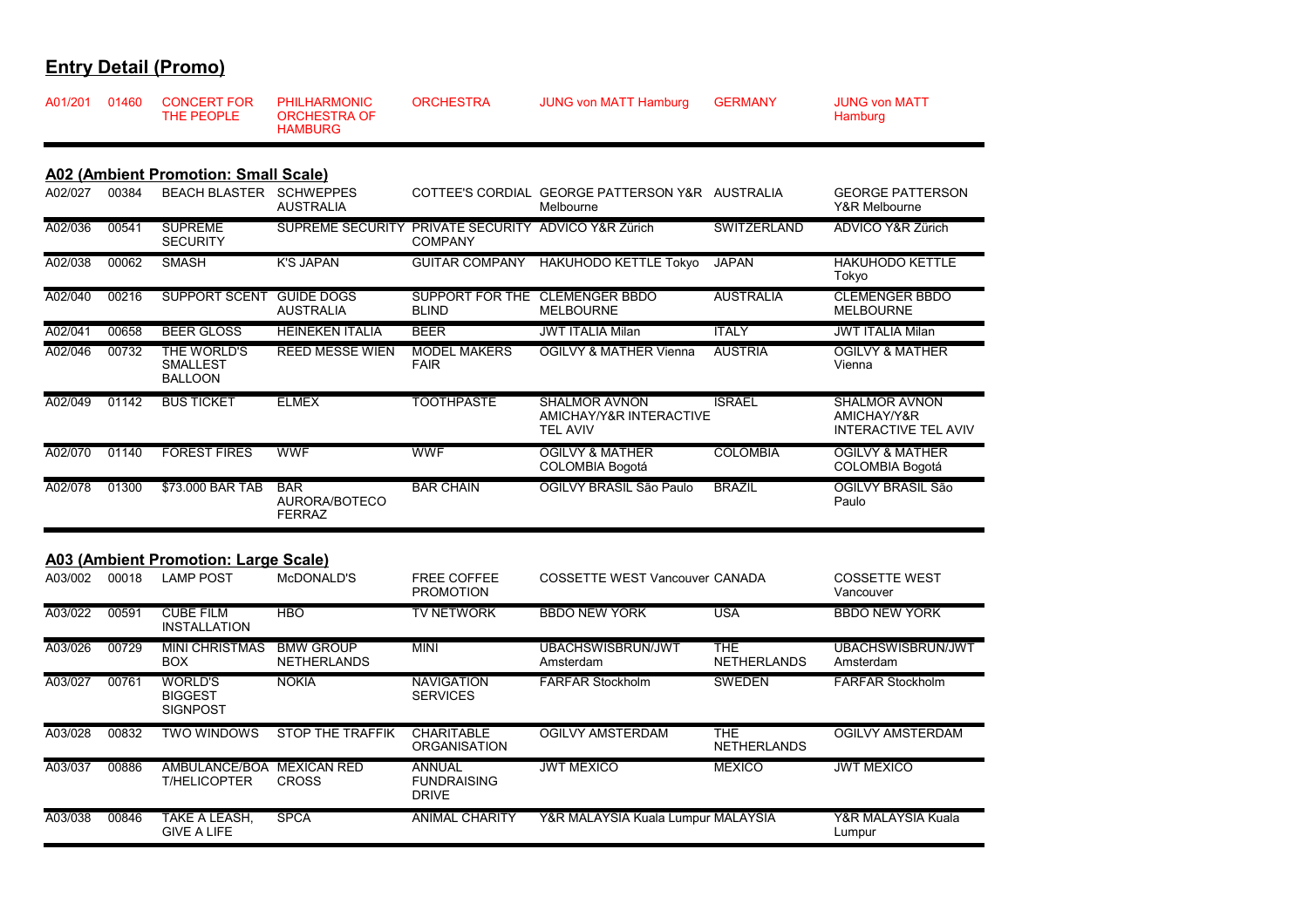| A03/065 | 01067 | NON-STICK PANS SUPOR                              |                   | NON-STICK PANS      | LEO BURNETT SHANGHAI                              | <b>CHINA</b>   | LEO BURNETT<br><b>SHANGHAI</b>                           |
|---------|-------|---------------------------------------------------|-------------------|---------------------|---------------------------------------------------|----------------|----------------------------------------------------------|
|         |       | <b>A04 (Sponsorship or Partnership Campaigns)</b> |                   |                     |                                                   |                |                                                          |
| A04/022 | 01003 | <b>MY PRICELESS</b><br>GIG.                       | <b>MASTERCARD</b> | <b>MASTERCARD</b>   | <b>McCANN ERICKSON</b><br><b>LONDON</b>           | UNITED KINGDOM | McCANN ERICKSON<br>LONDON                                |
| A04/025 | 00769 | KINGON DEFENSE BURGER KING<br><b>ACADEMY</b>      |                   | <b>BURGER KING</b>  | <b>CRISPIN PORTER +</b><br><b>BOGUSKY Boulder</b> | <b>USA</b>     | <b>CRISPIN PORTER +</b><br><b>BOGUSKY Boulder</b>        |
| A04/035 | 01039 | <b>REPLAY</b>                                     | <b>GATORADE</b>   | <b>ENERGY DRINK</b> | TBWA\CHIAT\DAY LA                                 | <b>USA</b>     | TBWA\CHIAT\DAY LA /<br>PARAGON MARKETING<br><b>GROUP</b> |

### **A05 (Best Use of Merchandising/In-Store Marketing, including Promotional Packaging)**

| A05/011 | 00273 | GOO-TOUCH<br><b>ACTION</b>                | ADIDAS JAPAN                                                               | ADIDAS BASEBALL                     | TBWA\HAKUHODO Tokyo                 | <b>JAPAN</b>        | <b>TBWA\HAKUHODO</b><br>Tokyo                                        |
|---------|-------|-------------------------------------------|----------------------------------------------------------------------------|-------------------------------------|-------------------------------------|---------------------|----------------------------------------------------------------------|
| A05/017 | 00514 | <b>70 INSTANT</b><br><b>MESSAGE PACKS</b> | <b>VITASOY</b><br><b>INTERNATIONAL</b><br><b>HOLDINGS</b>                  | <b>DRINK</b>                        | <b>DDB HONG KONG</b>                | <b>HONG KONG</b>    | TRIBAL DDB HONG<br><b>KONG</b>                                       |
| A05/020 | 00435 | <b>PEEPHOLES</b>                          | <b>EXCLUSIVE BOOKS</b>                                                     | <b>BOOKS</b>                        | <b>OGILVY JOHANNESBURG</b>          | <b>SOUTH AFRICA</b> | <b>OGILVY</b><br><b>JOHANNESBURG</b>                                 |
| A05/031 | 01058 | <b>FRESH STONE-</b><br><b>AGE-MEAT</b>    | <b>BOSCH</b><br><b>INTERNATIONAL</b>                                       | <b>REFRIGERATORS</b>                | <b>DDB GERMANY BERLIN</b>           | <b>GERMANY</b>      | <b>DDB GERMANY BERLIN</b>                                            |
| A05/038 | 01323 | <b>SLEEPLESS AT</b><br>PLAYGROUND         | <b>PLAYGROUND</b><br><b>OUTDOOR</b><br><b>EQUIPMENT STORES STORES</b>      | <b>OUTDOOR</b><br><b>EQUIPMENT</b>  | ÅKESTAM HOLST Stockholm SWEDEN      |                     | <b>ÅKESTAM HOLST</b><br>Stockholm                                    |
| A05/043 | 01240 | <b>WHOPPER FACE</b>                       | <b>BURGER KING</b>                                                         | <b>WHOPPER</b>                      | OGILVY BRASIL São Paulo             | <b>BRAZIL</b>       | OGILVY BRASIL São<br>Paulo                                           |
| A05/044 | 01476 | <b>MESSAGE IN A</b><br><b>BOTTLE</b>      | <b>FUNDACION ALTIUS</b>                                                    | <b>CHILDREN'S</b><br><b>CHARITY</b> | <b>LEO BURNETT IBERIA</b><br>Madrid | <b>SPAIN</b>        | LEO BURNETT IBERIA<br>Madrid                                         |
| A05/045 | 01070 | <b>MUM'S</b><br><b>CAULIFLOWER</b>        | NESTLE SOUTH<br><b>AFRICA</b>                                              | <b>ICE CREAM</b>                    | <b>JWT JOHANNESBURG</b>             | <b>SOUTH AFRICA</b> | <b>JWT JOHANNESBURG</b>                                              |
|         |       |                                           | A06 (Best New Product Launch/Re-Launch at Retail)                          |                                     |                                     |                     |                                                                      |
| A06/010 | 00336 | <b>BING</b>                               | <b>MICROSOFT</b>                                                           | <b>SEARCH ENGINE</b>                | <b>JWT New York</b>                 | <b>USA</b>          | <b>JWT New York</b>                                                  |
| A06/020 | 01093 | <b>ROCKET MAN</b>                         | <b>FRUCOR</b>                                                              | <b>ENERGY DRINK</b>                 | <b>COLENSO BBDO Auckland</b>        | <b>NEW ZEALAND</b>  | <b>COLENSO BBDO</b><br>Auckland / PROXIMITY<br><b>PULSE Auckland</b> |
| A06/024 | 01378 | STORE+-<br>OF HOPE                        | <b>PORTUGUESE RED</b><br>SELLING STORIES CROSS/SPANISH RED<br><b>CROSS</b> | <b>RED CROSS</b>                    | <b>LEO BURNETT IBERIA</b>           | <b>PORTUGAL</b>     | <b>LEO BURNETT IBERIA</b>                                            |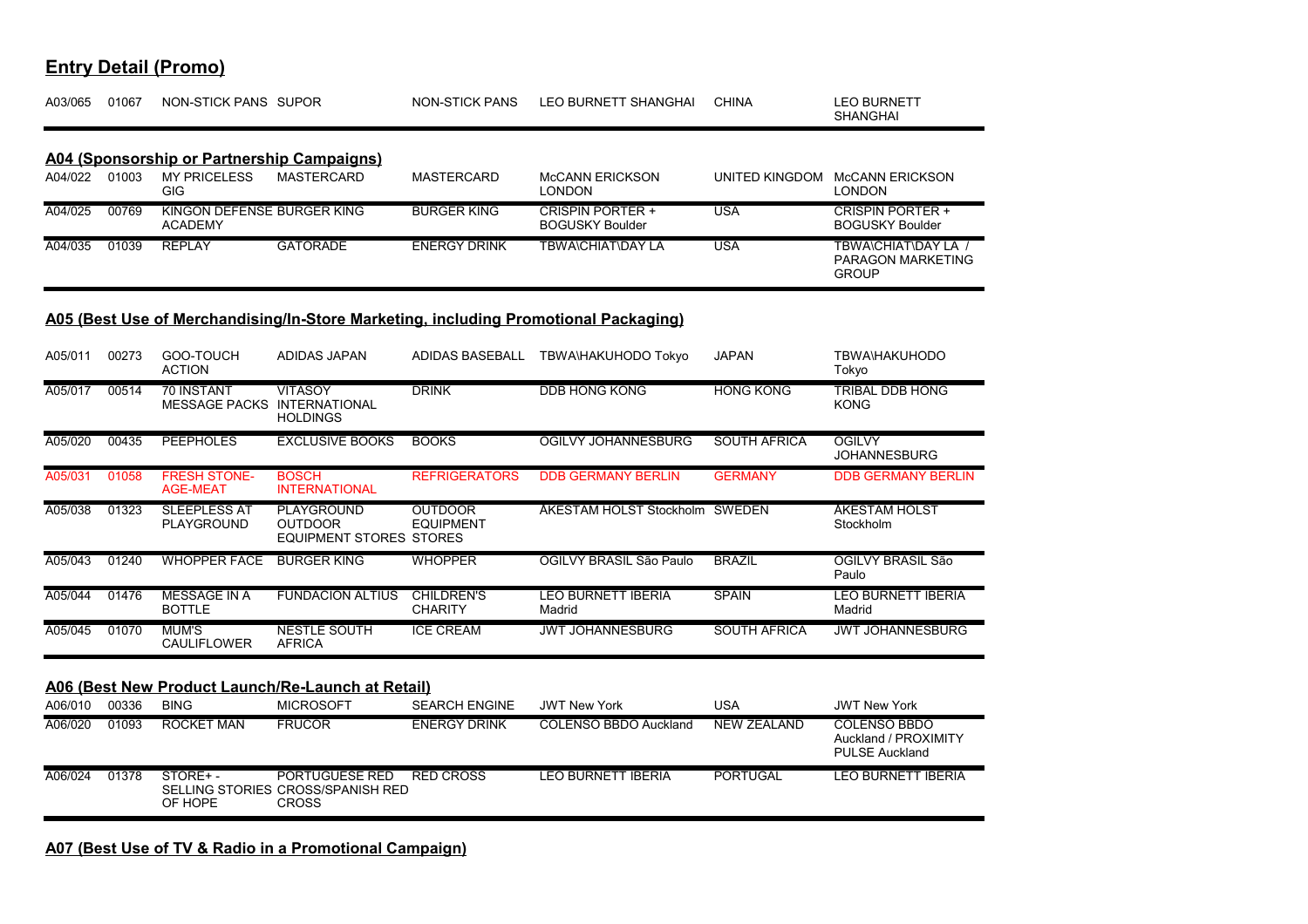| A07/003 | 00326 | ADS IN THE DARK WWF                                       |                                                                         | <b>EARTH HOUR</b>                                 | <b>CLEMENGER BBDO</b><br>Wellington                 | <b>NEW ZEALAND</b>               | <b>CLEMENGER BBDO</b><br>Wellington                 |
|---------|-------|-----------------------------------------------------------|-------------------------------------------------------------------------|---------------------------------------------------|-----------------------------------------------------|----------------------------------|-----------------------------------------------------|
| A07/007 | 00572 | PROMO CRUZA2                                              | PEPSICO DE<br><b>ARGENTINA</b>                                          | PEPSI & LAY'S                                     | <b>PROMORED</b>                                     | <b>ARGENTINA</b>                 | <b>PROMORED</b>                                     |
| A07/009 | 00935 |                                                           | SIGN LANGUAGE PROCTER & GAMBLE WASHING LIQUID                           |                                                   | DE LA CRUZ/OGILVY San<br>Juan                       | PUERTO RICO                      | DE LA CRUZ/OGILVY<br>San Juan                       |
| A07/013 | 00901 | <b>SINGING</b><br><b>WEATHER GIRL</b>                     | TV2                                                                     | <b>CONTEST</b>                                    | X FACTOR SINGING DIST CREATIVE Oslo                 | <b>NORWAY</b>                    | <b>DIST CREATIVE Oslo</b>                           |
|         |       |                                                           | A08 (Best Use of Print or Standard Outdoor in a Promotional Campaign)   |                                                   |                                                     |                                  |                                                     |
| A08/003 | 00503 | BE STUPID.<br><b>MANIFESTO</b>                            | <b>DIESEL</b>                                                           | <b>CLOTHING</b>                                   | <b>ANOMALY New York</b>                             | <b>USA</b>                       | <b>ANOMALY New York</b>                             |
| A08/024 | 01344 |                                                           | MUSIC EVERYONE RESPECT MAGAZINE MAGAZINE                                |                                                   | <b>GREY HONG KONG</b>                               | <b>HONG KONG</b>                 | <b>GREY HONG KONG</b>                               |
| A08/025 | 01338 | THE DEAL                                                  | <b>ATRÁPALO</b>                                                         | <b>ONLINE TRAVEL</b><br><b>AGENCY</b>             | DOUBLEYOU Barcelona                                 | <b>SPAIN</b>                     | DOUBLEYOU Barcelona                                 |
|         |       |                                                           | A09 (Best Use of Games, including Sweepstakes, Contests & Prize Draws)  |                                                   |                                                     |                                  |                                                     |
| A09/018 | 00933 | <b>BEYOND THE</b><br><b>STILL</b>                         | CANON                                                                   | <b>CAMERAS</b>                                    | <b>GREY NEW YORK</b>                                | <b>USA</b>                       | <b>GREY NEW YORK</b>                                |
|         |       |                                                           | A10 (Best Use of Internet/Online Advertising in a Promotional Campaign) |                                                   |                                                     |                                  |                                                     |
| A10/002 | 00028 | <b>STANISLAV</b>                                          | <b>MINISTRY OF</b><br><b>JUSTICE</b>                                    | <b>CYBERCRIME</b><br><b>AWARENESS</b><br>CAMPAIGN | KONG Amsterdam                                      | <b>THE</b><br><b>NETHERLANDS</b> | <b>KONG Amsterdam</b>                               |
| A10/003 | 00034 | 4320 LA/SYD                                               | <b>V AUSTRALIA</b>                                                      | <b>AIRLINE</b>                                    | <b>DROGA5 AUSTRALIA</b><br>Sydney                   | <b>AUSTRALIA</b>                 | <b>DROGA5 AUSTRALIA</b><br>Sydney                   |
| A10/010 | 00166 | <b>6 BEERS OF</b><br><b>SEPARATION</b>                    | <b>LION NATHAN</b><br><b>AUSTRALIA</b>                                  | <b>TOOHEY'S EXTRA</b><br>DRY BEER                 | <b>BMF Sydney</b>                                   | <b>AUSTRALIA</b>                 | <b>BMF Sydney / HOLLER</b><br>Sydney                |
| A10/033 | 00425 | <b>DEAR STEVE</b><br><b>JOBS</b>                          | <b>SVERIGES</b><br><b>TELEVISION</b>                                    |                                                   | PUBLIC TELEVISION FORSMAN & BODENFORS<br>Gothenburg | <b>SWEDEN</b>                    | <b>FORSMAN &amp;</b><br><b>BODENFORS Gothenburg</b> |
| A10/049 | 00593 | <b>IMAGINE</b>                                            | <b>HBO</b>                                                              | <b>TV NETWORK</b>                                 | <b>BBDO NEW YORK</b>                                | <b>USA</b>                       | <b>BBDO NEW YORK</b>                                |
| A10/055 | 00580 | <b>THE \$500</b><br><b>CAMPAIGN</b>                       | <b>OPTICANA</b>                                                         | <b>EYEGLASSES</b>                                 | McCANN ERICKSON Tel Aviv ISRAEL                     |                                  | <b>McCANN ERICKSON Tel</b><br>Aviv                  |
| A10/057 | 00582 | <b>SWEET REMEDY</b><br><b>FOR BROKEN</b><br><b>HEARTS</b> | <b>TNUVA</b>                                                            | <b>CHOCOLATE</b><br><b>DESSERT</b>                | <b>McCANN ERICKSON Tel Aviv ISRAEL</b>              |                                  | McCANN ERICKSON Tel<br>Aviv                         |
| A10/065 | 00862 | <b>DRIVE THE</b><br><b>MOBILOMBO</b>                      | <b>BISCHOEFLICHES</b><br><b>HILFSWERK</b><br><b>MISEREOR</b>            | <b>CHARITY</b><br><b>ORGANISATION</b>             | <b>KOLLE REBBE Hamburg</b>                          | <b>GERMANY</b>                   | <b>KOLLE REBBE Hamburg</b>                          |
| A10/099 | 01237 | <b>AUGMENTED</b><br><b>REALITY</b><br><b>BANNERS</b>      | <b>BURGER KING</b>                                                      | <b>BURGER KING</b>                                | <b>CRISPIN PORTER +</b><br><b>BOGUSKY Boulder</b>   | <b>USA</b>                       | <b>CRISPIN PORTER +</b><br><b>BOGUSKY Boulder</b>   |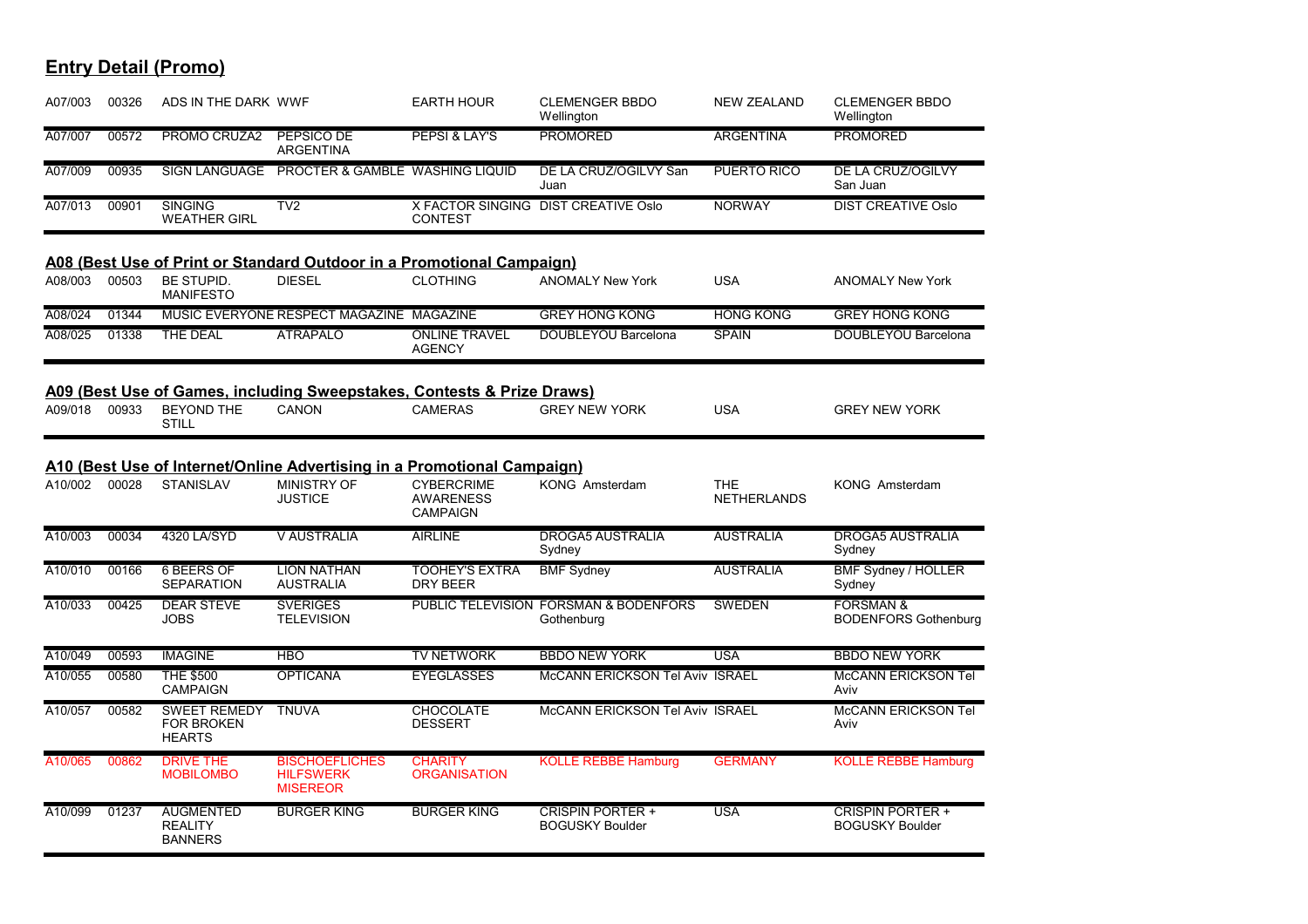| <b>Entry Detail (Promo)</b> |  |
|-----------------------------|--|
|                             |  |

| A10/101 | 00598 | ASYLUM 626                                                   | <b>FRITO LAY</b>                                                     | <b>DORITOS</b>                            | <b>GOODBY SILVERSTEIN &amp;</b><br><b>PARTNERS San Francisco</b>     | <b>USA</b>            | <b>GOODBY SILVERSTEIN</b><br>& PARTNERS San<br>Francisco             |
|---------|-------|--------------------------------------------------------------|----------------------------------------------------------------------|-------------------------------------------|----------------------------------------------------------------------|-----------------------|----------------------------------------------------------------------|
| A10/151 | 01580 | <b>ETERNAL</b><br><b>MOONWALK</b>                            | <b>STUDIO BRUSSELS</b>                                               | <b>RADIO STATION</b>                      | MORTIERBRIGADE Brussels BELGIUM                                      |                       | <b>MORTIERBRIGADE</b><br><b>Brussels</b>                             |
|         |       |                                                              | A11 (Best Use of other Digital Media in a Promotional Campaign)      |                                           |                                                                      |                       |                                                                      |
| A11/002 | 00103 | <b>REAL GOOD</b><br><b>EXPERIMENT</b>                        | <b>BLU DOT</b>                                                       | <b>FURNITURE</b>                          | <b>MONO Minneapolis</b>                                              | <b>USA</b>            | <b>MONO Minneapolis</b>                                              |
| A11/019 | 00594 | <b>CUBE FILM</b><br><b>INSTALLATION</b>                      | <b>HBO</b>                                                           | <b>TV NETWORK</b>                         | <b>BBDO NEW YORK</b>                                                 | <b>USA</b>            | <b>BBDO NEW YORK</b>                                                 |
| A11/023 | 00762 | <b>WORLD'S</b><br><b>BIGGEST</b><br><b>SIGNPOST</b>          | <b>NOKIA</b>                                                         | <b>NAVIGATION</b><br><b>SERVICES</b>      | <b>FARFAR Stockholm</b>                                              | <b>SWEDEN</b>         | <b>FARFAR Stockholm</b>                                              |
| A11/026 | 00970 | <b>AR GAME PACK</b>                                          | <b>ADIDAS</b>                                                        | <b>ADIDAS ORIGINALS</b>                   | SID LEE Montréal                                                     | <b>CANADA</b>         | SID LEE Montréal                                                     |
| A11/030 | 01222 | <b>LAST CALL</b>                                             | <b>NBC UNIVERSAL</b><br><b>GLOBAL NETWORKS</b><br><b>DEUTSCHLAND</b> | <b>13TH STREET - TV</b><br><b>CHANNEL</b> | <b>JUNG von MATT Hamburg</b>                                         | <b>GERMANY</b>        | <b>JUNG von MATT</b><br>Hamburg                                      |
| A11/034 | 00600 | <b>SUMMIT ON THE</b><br><b>SUMMIT</b>                        | HEWLETT-PACKARD COMPUTER                                             |                                           | <b>GOODBY SILVERSTEIN &amp;</b><br><b>PARTNERS San Francisco</b>     | <b>USA</b>            | <b>GOODBY SILVERSTEIN</b><br>& PARTNERS San<br>Francisco             |
| A11/036 | 00799 | <b>STADIUM OF</b><br><b>DREAMS</b>                           | <b>THAI ASIA PACIFIC</b><br><b>BREWERY</b>                           | <b>HEINEKEN</b>                           | <b>LEO BURNETT &amp; ARC</b><br><b>WORLDWIDE THAILAND</b><br>Bangkok | <b>THAILAND</b>       | <b>LEO BURNETT &amp; ARC</b><br><b>WORLDWIDE THAILAND</b><br>Bangkok |
| A11/037 | 00873 | <b>NEW BALANCE</b><br>365                                    | <b>NEW BALANCE</b>                                                   | <b>SNEAKERS</b>                           | <b>MOTHER NEW YORK</b>                                               | <b>USA</b>            | <b>MOTHER NEW YORK</b>                                               |
| A11/041 | 01106 | <b>SHAKEDOWN</b>                                             | <b>SAMSUNG</b>                                                       | B2100 MOBILE<br><b>PHONE</b>              | <b>FROM STOCKHOLM WITH</b><br>LOVE Stockholm                         | <b>SWEDEN</b>         | <b>FROM STOCKHOLM</b><br>WITH LOVE Stockholm                         |
|         |       | <b>B01 (Fast Moving Consumer Goods)</b>                      |                                                                      |                                           |                                                                      |                       |                                                                      |
| B01/023 | 00533 | CHOCOLATOMET CADBURY<br><b>ER</b>                            |                                                                      | CHOCOLATES                                | DEL CAMPO/NAZCA<br><b>SAATCHI &amp; SAATCHI Buenos</b><br>Aires      | <b>ARGENTINA</b>      | DEL CAMPO/NAZCA<br>SAATCHI & SAATCHI<br><b>Buenos Aires</b>          |
| B01/024 | 00584 | <b>BARE ALL</b>                                              | <b>MARS CHOCOLATE</b><br><b>AUSTRALIA</b>                            | M&M'S                                     | <b>CLEMENGER BBDO</b><br><b>MELBOURNE</b>                            | <b>AUSTRALIA</b>      | <b>CLEMENGER BBDO</b><br><b>MELBOURNE</b>                            |
| B01/045 | 01217 | SMILE ACTIVATED UNILEVER<br><b>VENDING</b><br><b>MACHINE</b> |                                                                      | <b>ICE CREAM</b>                          | <b>SAPIENTNITRO Miami</b>                                            | <b>USA</b>            | SAPIENTNITRO Miami                                                   |
| B01/052 | 00857 | <b>RED FLAG</b>                                              | THE NORTH FACE                                                       | SPORTS CLOTHING OGILVY SHANGHAI           |                                                                      | <b>CHINA</b>          | <b>OGILVY SHANGHAI</b>                                               |
| B01/053 | 01274 | <b>ALAN</b>                                                  | <b>PEPSICO</b>                                                       | <b>WALKERS CRISPS</b>                     | <b>ABBOTT MEAD VICKERS</b><br><b>BBDO</b> London                     | <b>UNITED KINGDOM</b> | <b>ABBOTT MEAD VICKERS</b><br><b>BBDO London</b>                     |
| B01/054 | 01275 | <b>SANDWICH</b>                                              | <b>PEPSICO</b>                                                       | <b>WALKERS CRISPS</b>                     | <b>ABBOTT MEAD VICKERS</b><br><b>BBDO</b> London                     | <b>UNITED KINGDOM</b> | <b>ABBOTT MEAD VICKERS</b><br><b>BBDO London</b>                     |
| B01/056 | 01000 | <b>MUSIC STAR</b>                                            | <b>UNILEVER</b>                                                      | <b>DEODORANT</b>                          | ponce buenos aires                                                   | <b>ARGENTINA</b>      | ponce buenos aires                                                   |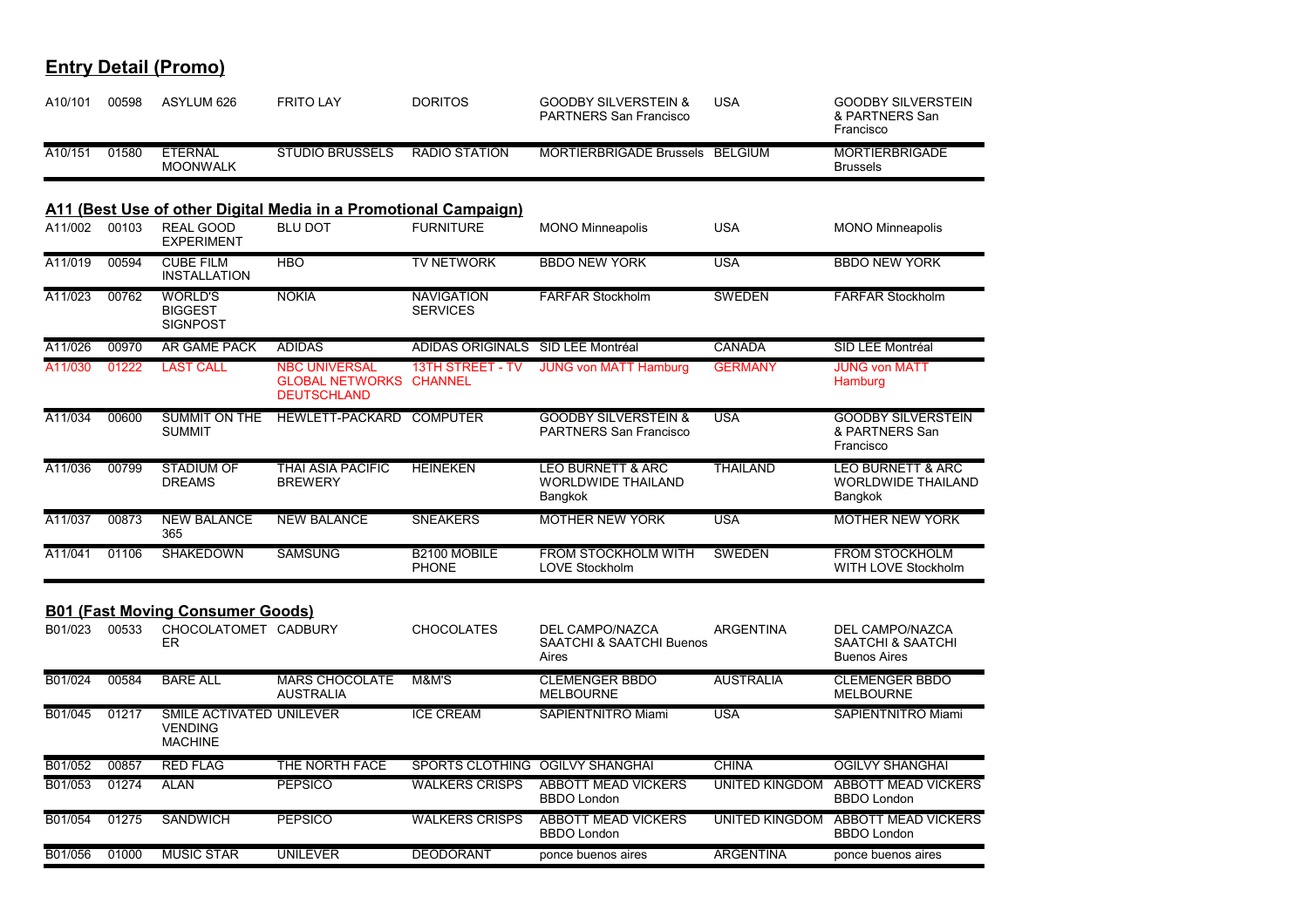| B01/061 | 00965 | <b>INDEX</b>                                                                       | <b>PUMA</b>                                                    | <b>BODYWEAR</b>                                        | <b>DROGA5 New York</b>                                      | <b>USA</b>         | <b>DROGA5 New York</b>                                             |
|---------|-------|------------------------------------------------------------------------------------|----------------------------------------------------------------|--------------------------------------------------------|-------------------------------------------------------------|--------------------|--------------------------------------------------------------------|
|         |       |                                                                                    |                                                                |                                                        |                                                             |                    |                                                                    |
| B02/002 | 00167 | <b>B02 (Alcoholic and Non-Alcoholic Drinks)</b><br>6 BEERS OF<br><b>SEPARATION</b> | <b>LION NATHAN</b><br><b>AUSTRALIA</b>                         | <b>TOOHEY'S EXTRA</b><br><b>DRY BEER</b>               | <b>BMF Sydney</b>                                           | <b>AUSTRALIA</b>   | BMF Sydney / HOLLER<br>Sydney                                      |
| B02/011 | 00534 | <b>ANDES</b><br><b>TELETRASNPORT</b><br>ER.                                        | <b>INBEV</b>                                                   | <b>BEER</b>                                            | <b>DEL CAMPO/NAZCA</b><br>SAATCHI & SAATCHI Buenos<br>Aires | <b>ARGENTINA</b>   | <b>DEL CAMPO/NAZCA</b><br>SAATCHI & SAATCHI<br><b>Buenos Aires</b> |
| B02/012 | 00217 | <b>DRY DREAMS</b>                                                                  | <b>FOSTER'S GROUP</b>                                          | <b>CARLTON DRY</b><br><b>BEER</b>                      | <b>CLEMENGER BBDO</b><br><b>MELBOURNE</b>                   | <b>AUSTRALIA</b>   | <b>CLEMENGER BBDO</b><br><b>MELBOURNE</b>                          |
| B02/016 | 00659 | <b>BEER GLOSS</b>                                                                  | <b>HEINEKEN ITALIA</b>                                         | <b>BEER</b>                                            | <b>JWT ITALIA Milan</b>                                     | <b>ITALY</b>       | <b>JWT ITALIA Milan</b>                                            |
| B02/042 | 01439 | <b>BIGGEST BEER</b><br><b>SWAP EVER</b>                                            | <b>ALKEN MAES</b>                                              | <b>MAES PILS - DRINK</b>                               | <b>TBWA\BRUSSELS</b>                                        | <b>BELGIUM</b>     | <b>TBWA\BRUSSELS</b>                                               |
|         |       | <b>B03 (Cars &amp; Automotive Services)</b>                                        |                                                                |                                                        |                                                             |                    |                                                                    |
| B03/017 | 01115 | <b>IQ FONT</b>                                                                     | <b>TOYOTA</b>                                                  | IQ                                                     | <b>HAPPINESS BRUSSELS</b>                                   | <b>BELGIUM</b>     | <b>HAPPINESS BRUSSELS</b>                                          |
| B03/026 | 01260 | <b>NOTHING SOFT</b><br><b>GETS IN</b>                                              | <b>TOYOTA MOTOR</b><br><b>CORPORATION</b>                      | <b>4WD RANGE</b>                                       | <b>SAATCHI &amp; SAATCHI</b><br><b>AUSTRALIA Sydney</b>     | <b>AUSTRALIA</b>   | <b>SAATCHI &amp; SAATCHI</b><br><b>AUSTRALIA Sydney</b>            |
|         |       |                                                                                    | <b>B04 (Other Consumer Products (including Durable Goods))</b> |                                                        |                                                             |                    |                                                                    |
| B04/020 | 01062 | <b>FRESH STONE-</b><br><b>AGE-MEAT</b>                                             | <b>BOSCH</b><br><b>INTERNATIONAL</b>                           | <b>REFRIGERATORS</b>                                   | <b>DDB GERMANY BERLIN</b>                                   | <b>GERMANY</b>     | <b>DDB GERMANY BERLIN</b>                                          |
| B04/031 | 00819 | PHOTO <sub>5</sub>                                                                 | <b>CANON AUSTRALIA</b>                                         | <b>CAMERA</b>                                          | LEO BURNETT Sydney                                          | <b>AUSTRALIA</b>   | <b>LEO BURNETT Sydney</b>                                          |
|         |       | <b>B05 (Financial Products &amp; Services)</b>                                     |                                                                |                                                        |                                                             |                    |                                                                    |
| B05/003 | 00315 | <b>CRASH-</b><br><b>LIMOUSINE</b>                                                  | <b>VHV HOLDING</b>                                             | <b>INSURANCE</b>                                       | <b>SCHOLZ &amp; FRIENDS</b><br>Hamburg                      | <b>GERMANY</b>     | <b>SCHOLZ &amp; FRIENDS</b><br>Hamburg                             |
| B05/020 | 01049 | <b>OWNER OF ITS</b><br><b>SHIRT</b>                                                | <b>BANCO</b><br><b>HIPOTECARIO</b>                             | <b>BANK</b><br><b>SPONSORSHIP</b>                      | <b>MADRE Buenos Aires</b>                                   | <b>ARGENTINA</b>   | <b>MADRE Buenos Aires</b>                                          |
|         |       |                                                                                    | B06 (Commercial Public Services, incl. Healthcare & Medical)   |                                                        |                                                             |                    |                                                                    |
| B06/007 | 00155 | ORCON + IGGY<br>POP                                                                | ORCON BROADBAND BROADBAND                                      |                                                        | <b>SPECIAL GROUP Auckland</b>                               | <b>NEW ZEALAND</b> | <b>SPECIAL GROUP</b><br>Auckland                                   |
| B06/010 | 00330 | <b>SANTAMATIC</b>                                                                  | <b>BELGIAN LAWYERS</b><br><b>ASSOCIATION</b>                   | <b>ONLINE</b><br><b>AGREEMENTS</b><br><b>AWARENESS</b> | <b>FAMOUS Brussels</b>                                      | <b>BELGIUM</b>     | <b>FAMOUS Brussels</b>                                             |
| B06/013 | 00485 | <b>RELOAD</b>                                                                      | <b>TRICOM</b>                                                  | <b>BROADBAND</b><br><b>INTERNET</b>                    | PAGÉS BBDO Santo Domingo DOMINICAN                          | <b>REPUBLIC</b>    | PAGÉS BBDO Santo<br>Domingo                                        |
| B06/024 | 01239 | <b>VIRTUAL BOX</b><br><b>SIMULATOR</b>                                             | <b>UNITED STATES</b><br>POSTAL SERVICE                         | <b>FLAT RATE MAIL</b><br><b>BOXES</b>                  | AKQA Washington                                             | <b>USA</b>         | AKQA Washington                                                    |
| B06/032 | 01330 | FOREVER YOUNG POSTEN                                                               |                                                                | <b>SWEDISH POST</b>                                    | ÅKESTAM HOLST Stockholm SWEDEN                              |                    | <b>ÅKESTAM HOLST</b><br>Stockholm                                  |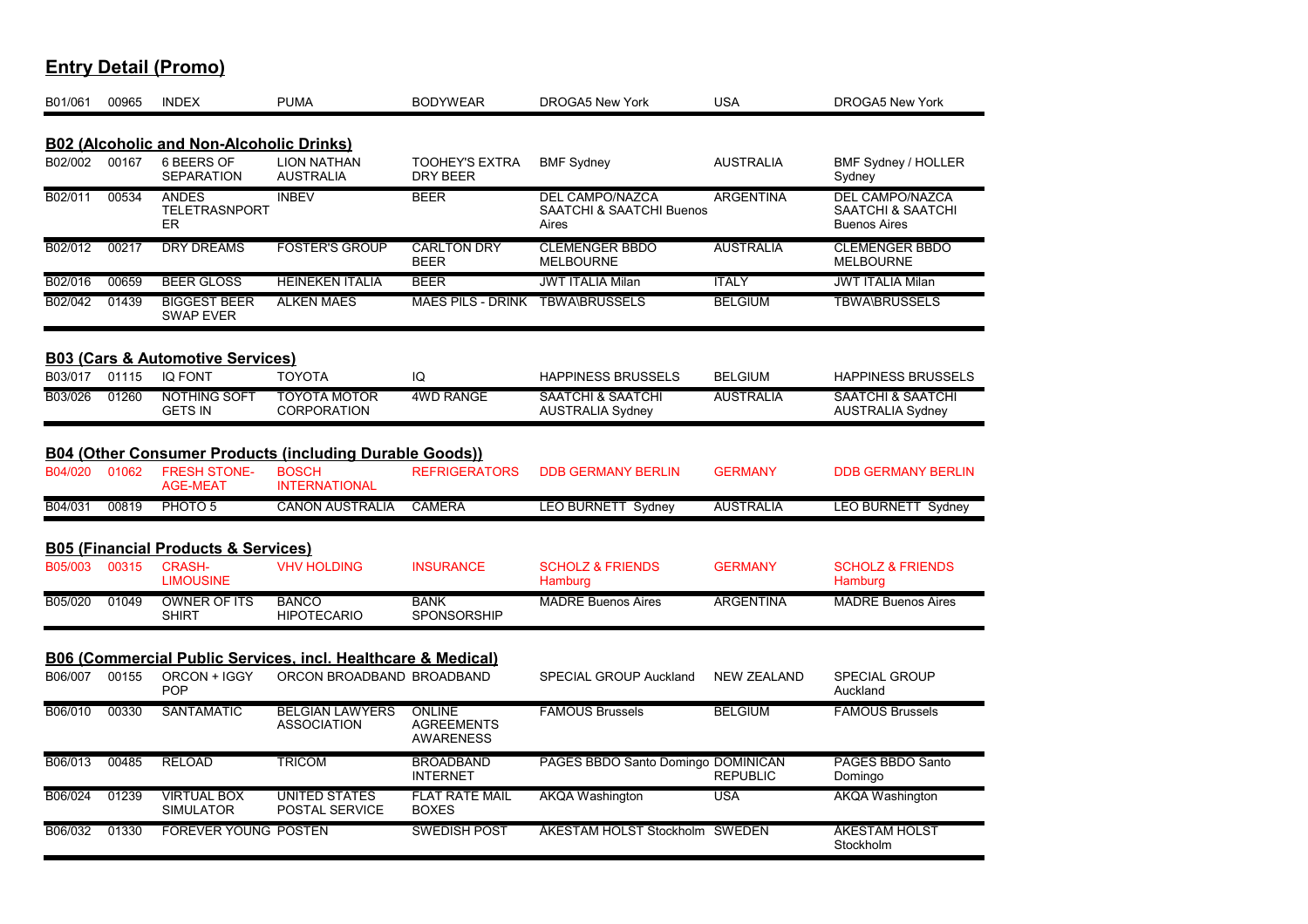#### **B07 (Travel, Entertainment & Leisure)**

| B07/001 | 00036 | 4320 LA/SYD           | V AUSTRALIA        | AIRLINE              | DROGA5 AUSTRALIA<br>Sydney | <b>AUSTRALIA</b> | DROGA5 AUSTRALIA<br>Sydney |
|---------|-------|-----------------------|--------------------|----------------------|----------------------------|------------------|----------------------------|
| B07/016 | 00456 | <b>BABY FI FPHANT</b> | <b>700 ANTWERP</b> | ZOO                  | BOONDOGGLE Leuven          | <b>BELGIUM</b>   | BOONDOGGLE Leuven          |
| B07/045 | 01574 | <b>FAN VIDEO</b>      | <b>MYSPACE</b>     | <b>MYSPACE MUSIC</b> | <b>BBH London</b>          | UNITED KINGDOM   | <b>BBH London</b>          |

#### **B08 (Retail and E-Commerce, including Restaurants)**

| B08/016 | 00566 | <b>MOBILE INTERIOR IKEA GERMANY</b><br><b>DESIGN PLANNER</b> |                                                                | <b>PS FURNITURE</b><br><b>RANGE</b>                              | <b>OGILVY FRANKFURT</b>                             | <b>GERMANY</b>   | <b>OGILVY FRANKFURT /</b><br><b>CLANMO Frankfurt</b> |
|---------|-------|--------------------------------------------------------------|----------------------------------------------------------------|------------------------------------------------------------------|-----------------------------------------------------|------------------|------------------------------------------------------|
| B08/025 | 01331 | <b>SLEEPLESS AT</b><br>PLAYGROUND                            | PLAYGROUND<br><b>OUTDOOR</b><br><b>EQUIPMENT STORES STORES</b> | <b>OUTDOOR</b><br><b>EQUIPMENT</b>                               | ÅKESTAM HOLST Stockholm SWEDEN                      |                  | <b>ÅKESTAM HOLST</b><br>Stockholm                    |
| B08/032 | 01301 | \$73,000 BAR TAB                                             | <b>BAR</b><br>AURORA/BOTECO<br><b>FERRAZ</b>                   | <b>BAR CHAIN</b>                                                 | OGILVY BRASIL São Paulo                             | <b>BRAZIL</b>    | OGILVY BRASIL São<br>Paulo                           |
| B08/034 | 00958 | <b>GANDHI</b><br><b>INVENTIONS</b>                           | <b>GANDHI</b><br><b>BOOKSTORES</b>                             | <b>BOOKSTORES</b>                                                | <b>OGILVY MEXICO</b>                                | <b>MEXICO</b>    | <b>OGILVY MEXICO</b>                                 |
| B08/036 | 01068 | <b>HIDDEN SOUND</b><br><b>CAMPAIGN</b>                       | <b>ZOO RECORDS</b>                                             | <b>ALTERNATIVE</b><br><b>MUSIC SHOP</b>                          | <b>LEO BURNETT Hong Kong</b>                        | <b>HONG KONG</b> | <b>LEO BURNETT Hong</b><br>Kong                      |
| B08/038 | 01253 | NIKEID.<br><b>GENERATOR</b>                                  | <b>NIKE JAPAN</b>                                              | <b>FLAGSHIP STORE</b>                                            | <b>BEACON</b><br><b>COMMUNICATIONS Tokyo</b>        | <b>JAPAN</b>     | <b>BEACON</b><br><b>COMMUNICATIONS</b><br>Tokyo      |
| B08/042 | 01575 | QUIQUE THE<br><b>HEAD</b>                                    | <b>DIESEL</b>                                                  | <b>MOWIE</b><br><b>MOTORCYCLE</b><br><b>HELMETS</b>              | <b>SHACKLETON Madrid</b>                            | <b>SPAIN</b>     | <b>SHACKLETON Madrid</b>                             |
|         |       | <b>B09 (Publications &amp; Media)</b>                        |                                                                |                                                                  |                                                     |                  |                                                      |
| B09/004 | 00427 | <b>DEAR STEVE</b><br><b>JOBS</b>                             | <b>SVERIGES</b><br><b>TELEVISION</b>                           |                                                                  | PUBLIC TELEVISION FORSMAN & BODENFORS<br>Gothenburg | <b>SWEDEN</b>    | <b>FORSMAN &amp;</b><br><b>BODENFORS Gothenburg</b>  |
| B09/014 | 00881 | <b>BLOW JOB</b>                                              | <b>CHE MEN'S</b><br><b>MAGAZINE</b>                            | <b>MEN'S MAGAZINE</b>                                            | DUVAL GUILLAUME Antwerp BELGIUM                     |                  | <b>DUVAL GUILLAUME</b><br>Antwerp                    |
| B09/030 | 01582 | <b>ETERNAL</b><br><b>MOONWALK</b>                            | <b>STUDIO BRUSSELS</b>                                         | <b>RADIO STATION</b>                                             | MORTIERBRIGADE Brussels BELGIUM                     |                  | <b>MORTIERBRIGADE</b><br><b>Brussels</b>             |
|         |       | <b>B10 (Business products &amp; services)</b>                |                                                                |                                                                  |                                                     |                  |                                                      |
| B10/008 | 01349 | <b>STOLEN</b><br><b>SIGNATURE</b>                            | <b>INDIA ANTI-VIRUS</b>                                        | <b>NET PROTECTOR</b><br>2010 - INTERNET<br><b>SECURITY SUITE</b> | BATES 141 Mumbai                                    | <b>INDIA</b>     | <b>BATES 141 Mumbai</b>                              |

**B11 (Corporate Image & Information)**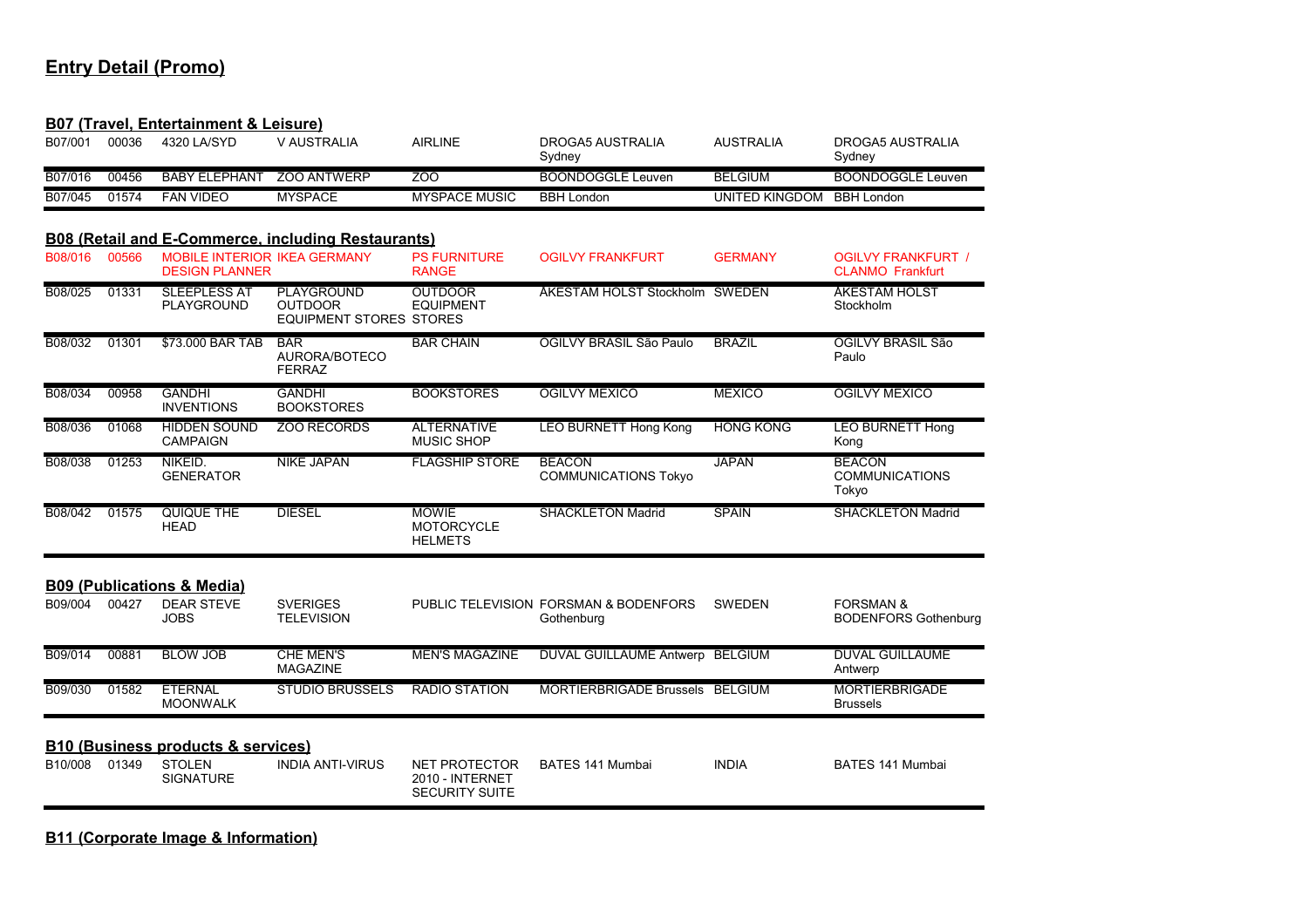| B11/009 | 00331 | VIRTUAL STRIKE                                            | ASSOCIATION OF<br><b>COMMUNICATION</b><br><b>COMPANIES</b>                    | <b>COMPETITION</b><br><b>CHARTER</b>                     | <b>FAMOUS Brussels</b>                             | <b>BELGIUM</b>                   | <b>FAMOUS Brussels</b>                    |
|---------|-------|-----------------------------------------------------------|-------------------------------------------------------------------------------|----------------------------------------------------------|----------------------------------------------------|----------------------------------|-------------------------------------------|
| B11/012 | 00396 | <b>OMMWRITER</b>                                          | <b>HERRAIZ SOTO</b>                                                           | <b>OMMWRITER</b>                                         | <b>HERRAIZ SOTO Barcelona</b>                      | <b>SPAIN</b>                     | <b>HERRAIZ SOTO</b><br>Barcelona          |
| B11/020 | 00660 | <b>AUDITORIUM</b>                                         | <b>HEINEKEN ITALIA</b>                                                        | <b>BEER</b>                                              | <b>JWT ITALIA Milan</b>                            | <b>ITALY</b>                     | <b>JWT ITALIA Milan</b>                   |
| B11/021 | 00634 | <b>AUDIO ANNUAL</b><br><b>REPORT</b>                      | <b>BANG &amp; OLUFSEN</b><br><b>DEUTSCHLAND</b>                               |                                                          | HI-FI & TV SYSTEMS SERVICEPLAN Munich              | <b>GERMANY</b>                   | <b>SERVICEPLAN Munich</b>                 |
| B11/033 | 01197 | <b>DRAMA QUEEN</b>                                        | <b>YOUNG DIRECTOR</b><br>AWARD BY CFP-E<br>/SHOTS                             | YOUNG DIRECTOR<br><b>AWARDS</b>                          | <b>TBWA\PHS HELSINKI</b>                           | <b>FINLAND</b>                   | <b>TBWA\PHS HELSINKI</b>                  |
| B11/038 | 01420 | <b>COMIC SANS</b><br><b>DESTROYER</b>                     | <b>HAPPINESS</b><br><b>BRUSSELS</b>                                           | <b>JOB</b><br><b>APPLIANCATION</b>                       | <b>HAPPINESS BRUSSELS</b>                          | <b>BELGIUM</b>                   | <b>HAPPINESS BRUSSELS</b>                 |
|         |       |                                                           | <b>B12 (Charities, Public Health &amp; Safety, Public Awareness Messages)</b> |                                                          |                                                    |                                  |                                           |
| B12/003 | 00025 | <b>WORD DEPOT</b>                                         | <b>LITERACY</b><br><b>FOUNDATION</b>                                          | <b>LITERACY</b><br><b>FOUNDATION</b>                     | <b>BLEUBLANCROUGE Montréal CANADA</b>              |                                  | <b>BLEUBLANCROUGE</b><br>Montréal         |
| B12/004 | 00029 | <b>STANISLAV</b>                                          | <b>MINISTRY OF</b><br><b>JUSTICE</b>                                          | <b>CYBERCRIME</b><br><b>AWARENESS</b><br><b>CAMPAIGN</b> | KONG Amsterdam                                     | <b>THE</b><br><b>NETHERLANDS</b> | KONG Amsterdam                            |
| B12/013 | 00225 | <b>LOVE CAKE</b><br><b>PROJECT</b>                        | <b>WORLD VISION</b><br><b>JAPAN</b>                                           | <b>CHILDREN'S</b><br><b>CHARITY</b>                      | <b>DENTSU Tokyo</b>                                | <b>JAPAN</b>                     | <b>DENTSU Tokyo</b>                       |
| B12/025 | 00205 | <b>CHANGE FOR</b><br><b>HAITI</b>                         | <b>UNICEF</b>                                                                 | <b>UNICEF</b>                                            | <b>JWT</b> Madrid                                  | <b>SPAIN</b>                     | <b>JWT</b> Madrid                         |
| B12/037 | 00501 | <b>NO JERSEY IS</b><br><b>WORTH A LIFE</b>                | FUBB (URUGUAYAN<br><b>BASKETBALL</b><br>FEDERATION)                           | <b>BASKETBALL</b><br><b>FEDERATION</b>                   | NOTABLE PUBLICIDAD<br>Montevideo                   | <b>URUGUAY</b>                   | NOTABLE PUBLICIDAD<br>Montevideo          |
| B12/038 | 00219 | <b>SUPPORT SCENT</b>                                      | <b>GUIDE DOGS</b><br><b>AUSTRALIA</b>                                         | <b>BLIND</b>                                             | SUPPORT FOR THE CLEMENGER BBDO<br><b>MELBOURNE</b> | <b>AUSTRALIA</b>                 | <b>CLEMENGER BBDO</b><br><b>MELBOURNE</b> |
| B12/039 | 00595 | <b>LOVE PROJECT</b><br>CD                                 | <b>STARBUCKS &amp;</b><br>(RED)™                                              | <b>STARBUCKS &amp;</b><br>(RED)™                         | <b>BBDO NEW YORK</b>                               | <b>USA</b>                       | <b>BBDO NEW YORK</b>                      |
| B12/044 | 00695 | <b>BRUISE</b>                                             | <b>GABRIELA</b>                                                               | <b>ANTI-SPOUSAL</b><br><b>ABUSE MOVEMENT</b>             | DDB DM9JAYMESYFU Makati THE PHILIPPINES<br>City    |                                  | <b>DDB DM9JAYMESYFU</b><br>Makati City    |
| B12/046 | 00833 | <b>TWO WINDOWS</b>                                        | <b>STOP THE TRAFFIK</b>                                                       | <b>CHARITABLE</b><br><b>ORGANISATION</b>                 | <b>OGILVY AMSTERDAM</b>                            | <b>THE</b><br><b>NETHERLANDS</b> | <b>OGILVY AMSTERDAM</b>                   |
| B12/050 | 00939 | <b>WHERE WILLN</b><br>100.000<br><b>CONDOMS END</b><br>UP | THE STOCKHOLM<br><b>COUNTY AIDS</b><br><b>PREVENTION</b><br><b>PROGRAMME</b>  | SAFE-SEX<br><b>AWARENESS</b>                             | <b>ESTER Stockholm</b>                             | <b>SWEDEN</b>                    | <b>ESTER Stockholm</b>                    |
| B12/084 | 00889 | <b>HOUSE OF CARDS SHELTER</b><br><b>CAMPAIGN</b>          |                                                                               | <b>HOUSING CHARITY</b>                                   | HOMELESSNESS & LEO BURNETT London                  |                                  | UNITED KINGDOM LEO BURNETT London         |
| B12/098 | 01302 | \$73,000 BAR TAB                                          | <b>BAR</b><br>AURORA/BOTECO<br><b>FERRAZ</b>                                  | <b>BAR CHAIN</b>                                         | OGILVY BRASIL São Paulo                            | <b>BRAZIL</b>                    | OGILVY BRASIL São<br>Paulo                |